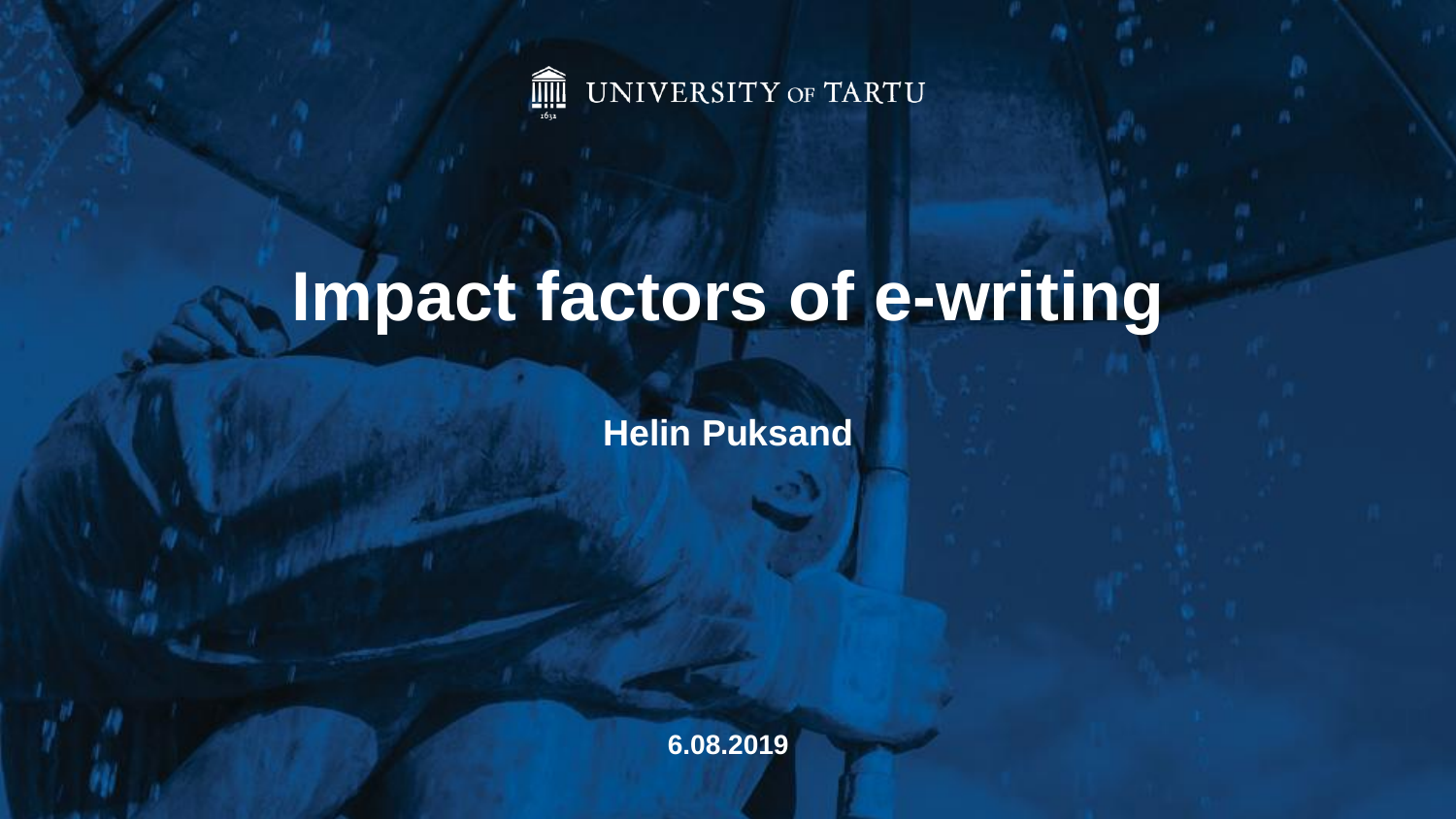

# **Background**

- Using computer and Internet (16–24 year olds)
	- using computer 98,40%
	- using Internet 99,30% (Statistics Estonia, 2018)
- Computer use daily (18-19 years old students)
- [Estonian language](http://haridusinfo.innove.ee/UserFiles/Riigieksamid/2016/Eesti keel/eesti keele RE 2016.pdf) [national](http://haridusinfo.innove.ee/UserFiles/Riigieksamid/2016/Eesti keel/eesti keele RE 2016.pdf) [exam](http://haridusinfo.innove.ee/UserFiles/Riigieksamid/2016/Eesti keel/eesti keele RE 2016.pdf)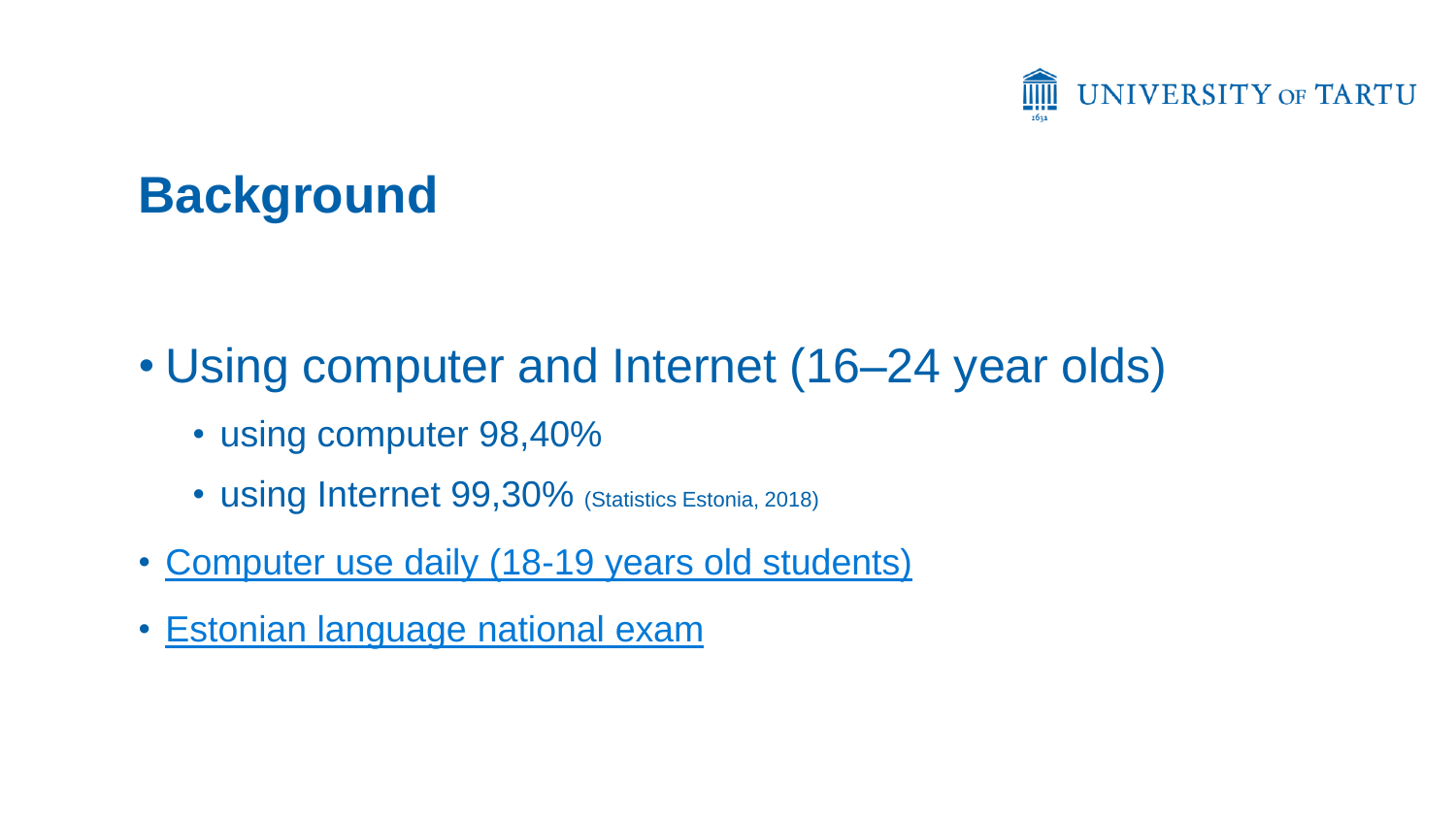

### **Studies**

- In 2014
	- 6615 (95%) examinees completed questionnaire
- In 2016
	- 31 students tested the reading task (pilot study)
- In 2017
	- 674 students tested the writing task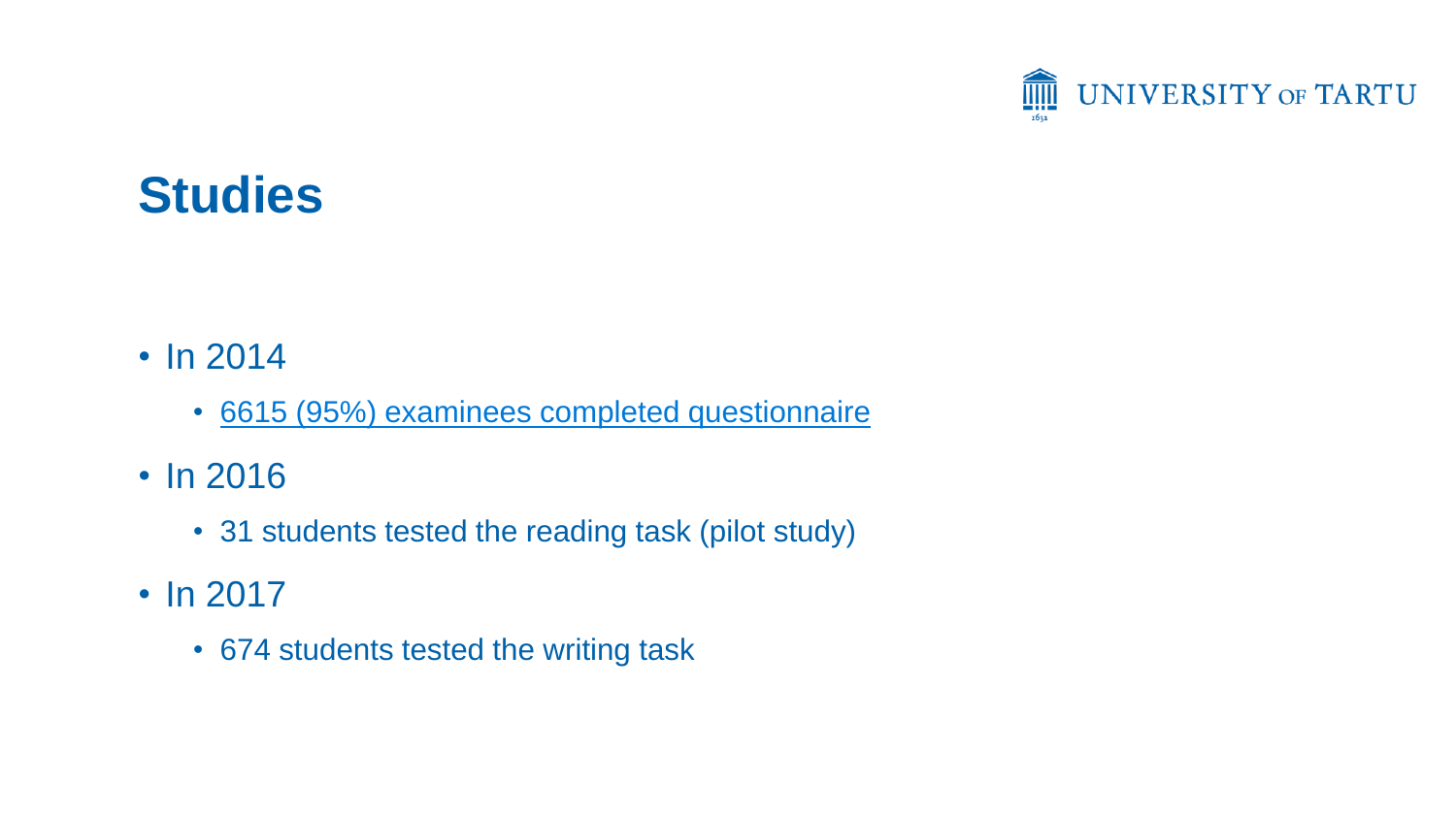

#### **Examination Data Base EIS**

|                    | M Mustandid (17) - heling@thu X M Orsinginuterused - helingul X +<br>$\times$                                                                                         |                                                                                                                                                                                                    | $-1$   |
|--------------------|-----------------------------------------------------------------------------------------------------------------------------------------------------------------------|----------------------------------------------------------------------------------------------------------------------------------------------------------------------------------------------------|--------|
| 6 音                | https://eis.ekk.edu.ee/eis/                                                                                                                                           | $C$ Q sent                                                                                                                                                                                         | ☆<br>自 |
|                    | Eksamite infosüsteem                                                                                                                                                  | Sissebarnine<br>Autentinata kasutaja                                                                                                                                                               |        |
| Availlab ülesanded | Besan item stused                                                                                                                                                     |                                                                                                                                                                                                    |        |
|                    |                                                                                                                                                                       |                                                                                                                                                                                                    |        |
|                    |                                                                                                                                                                       |                                                                                                                                                                                                    |        |
|                    |                                                                                                                                                                       |                                                                                                                                                                                                    |        |
|                    | <b>PL</b> Oluline info                                                                                                                                                |                                                                                                                                                                                                    |        |
|                    | Eesti keele teise keelena põhikooli lõpueksami tulemused on koolidele ja õpilastele EIS-is avaldatud.                                                                 |                                                                                                                                                                                                    |        |
|                    | Põhikooli lõpueksamite hindamisjuhendid on EIS-is kättesaadavad 13. juunil alates                                                                                     |                                                                                                                                                                                                    |        |
|                    | 12:30 füüsika, bioloogia, keemia;<br>13:00 geograafia, ajalugu, ühiskonnaõpetus, vöörkeeled: inglise keel, saksa keel, prantsuse keel, vene keel;<br>13:30 vene keel. |                                                                                                                                                                                                    |        |
|                    |                                                                                                                                                                       | Põhikooli lõpueksami protokoli tuleb EIS-is täita ja kinnitada, st digitaalselt alikirjastada nelja tööpäeva jooksul pärast lõpueksami toimumist. Protokolli täitmise juhendid reksina ja viteora. |        |
|                    | NB! Palume kasutada protokolli täitmisel ja alkirjastamisel Nozilla Firefoxi veebilehitseja viimast versiooni.                                                        |                                                                                                                                                                                                    |        |
|                    |                                                                                                                                                                       |                                                                                                                                                                                                    |        |
|                    |                                                                                                                                                                       | 2017, aasta 6, klassi tasenetööd on EIS-is pedagoogidele kasutamiseks. Kasutusjuhendid testide leidmiseks ja registreerimiseks asuvad sin ja läbiviimise ning hindamise kohta on ja sin (video).   |        |
|                    | EIS-is nimetame kõiki eksameid teste ja tasemetõid testideks.                                                                                                         |                                                                                                                                                                                                    |        |



ES lastajatigt te 7350 777 (E-R 9-17), eis tup@innvelee Ø



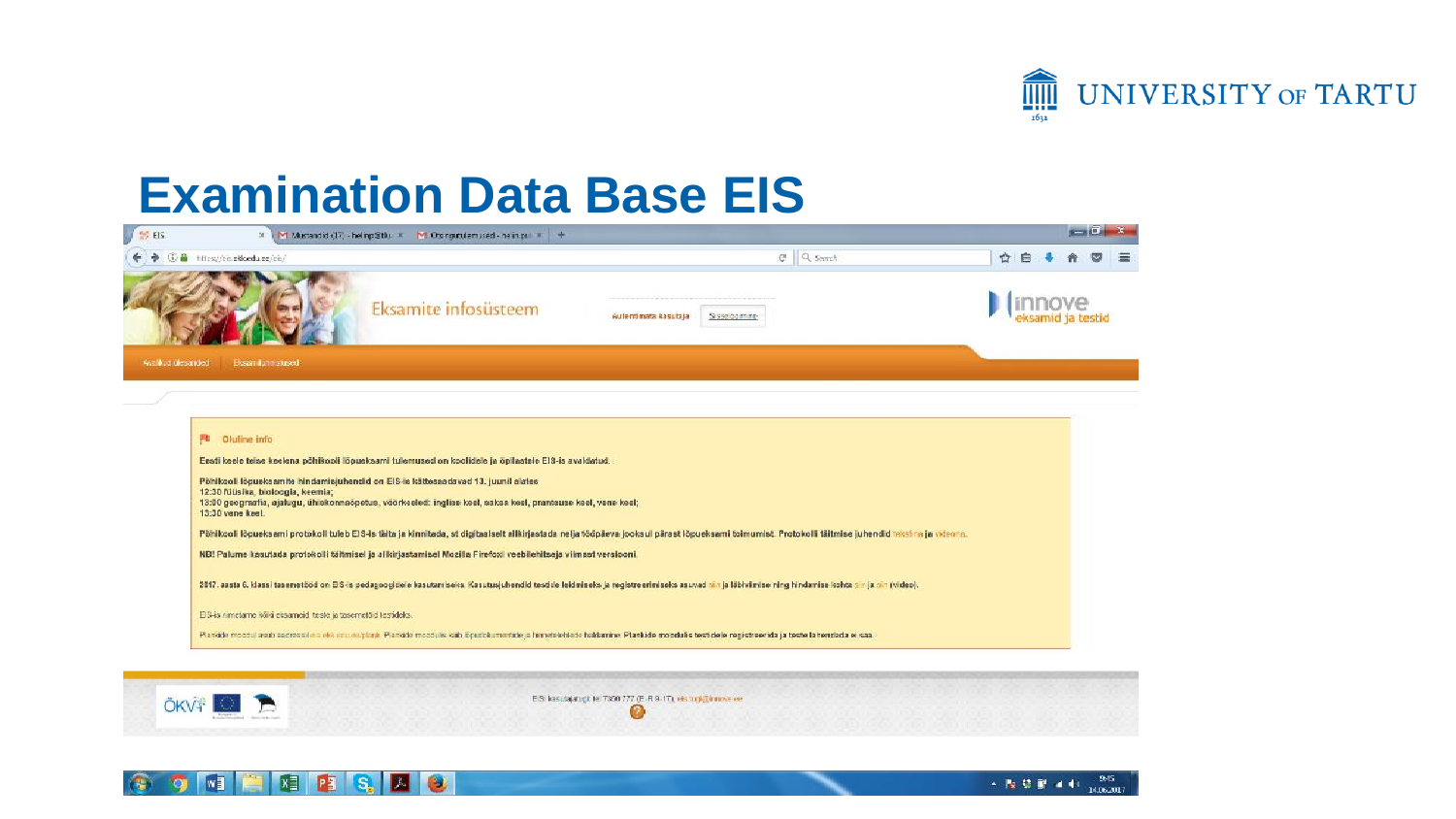

### **Testing of the writing task**

**XI PI S. A G** 

 $w_1$ 

| <b><i>ti</i></b> EIS. Testi sooritamine   Eesti   ×<br>÷              |                                                                                                                                                                                                                                                                               |                                            |                |                                                                                                         |  |     |         | $\Box$ of $\bm{x}$ |  |
|-----------------------------------------------------------------------|-------------------------------------------------------------------------------------------------------------------------------------------------------------------------------------------------------------------------------------------------------------------------------|--------------------------------------------|----------------|---------------------------------------------------------------------------------------------------------|--|-----|---------|--------------------|--|
| https://eis-id.ekk.edu.ee/eis/sooritamine/4480/osad/3449568/edit<br>€ |                                                                                                                                                                                                                                                                               |                                            |                | $Q$ , Search<br>$\mathsf{C}^{\mathsf{c}}$<br>110%                                                       |  | ☆│自 |         |                    |  |
| Palun tutvuge e-riigieksami ülesandega ja täike küsimustik.           |                                                                                                                                                                                                                                                                               |                                            |                |                                                                                                         |  |     |         |                    |  |
| 1 e-riigieksami ülesanne<br>(pooleli)                                 | Ülesanne 1                                                                                                                                                                                                                                                                    |                                            |                |                                                                                                         |  |     | max 60p |                    |  |
| Alatesti max pallid:<br>60<br>Ülesanne 1<br>(max 60p)                 | Loe tähelepanelikult juhendit ja täida ülesanne. Kui oled ülesande lõpetanud, vajuta nuppu "Kinnitan vastuse".                                                                                                                                                                |                                            |                |                                                                                                         |  |     |         |                    |  |
|                                                                       |                                                                                                                                                                                                                                                                               | Peida pool                                 |                | Peida pool                                                                                              |  |     |         |                    |  |
| 2 Küsimustik<br>(tehtud)                                              | Kirjuta umbes 400-sõnaline arutlev kirjand, milles analüüsi, kas ja miks<br>võib tõde olla suhteline. Too näiteid meediast ja/või kirjandusest ja/või<br>poliitikast ja/või teadusest. Pealkirjasta kirjand.                                                                  |                                            |                | Teksti koostamisel kasuta nupuriba. Mõttekriips tekib, kui trükid pärast<br>sidekriipsu tühiku ja sõna. |  |     |         |                    |  |
|                                                                       | · Ülesande täitmisel võid kasutada elektroonset<br>õigekeelsussõnaraamatut, eesti keele seletavat sõnaraamatut ja eesti<br>keele käsiraamatut (ava link hiire parema nupuga uues aknas).<br>· Ülesande täitmisel võid kasutada alustekste. Ava tekst pealkirjal<br>klõpsates. |                                            |                | 水电脑<br>$B$ $I$<br>$\rightarrow$ $\rightarrow$<br>Siia kirjuta tekst. Aken suureneb teksti lisamisel.    |  |     |         |                    |  |
|                                                                       | Tiit Kändleri artikkel<br>See suhteline tõde                                                                                                                                                                                                                                  | Daniel Vaariku tsitaadid<br>Tõe strateegia |                |                                                                                                         |  |     |         |                    |  |
|                                                                       | Joonis<br><b>HL</b>                                                                                                                                                                                                                                                           | b.                                         | $\overline{A}$ | $\mathbb{H}$                                                                                            |  |     |         |                    |  |
|                                                                       | Salvesta ja mine järgmisele ülesandele                                                                                                                                                                                                                                        |                                            |                |                                                                                                         |  |     |         |                    |  |
| Katkestan testi sooritamise                                           |                                                                                                                                                                                                                                                                               |                                            |                |                                                                                                         |  |     |         |                    |  |
|                                                                       |                                                                                                                                                                                                                                                                               |                                            |                |                                                                                                         |  |     |         |                    |  |

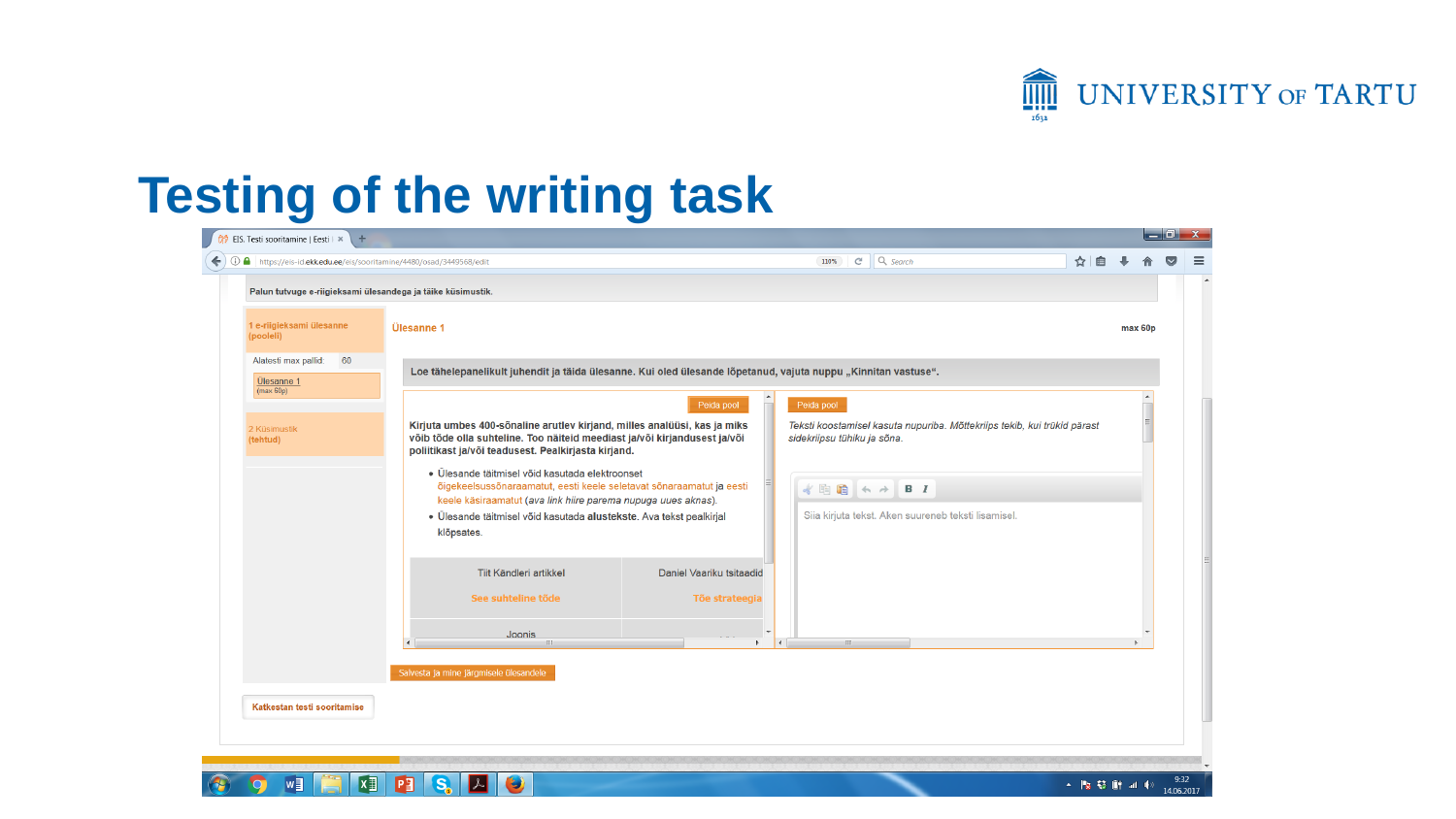

#### **The use of time**

- Students need the time
	- for choosing which version student would do.
	- for writing the task.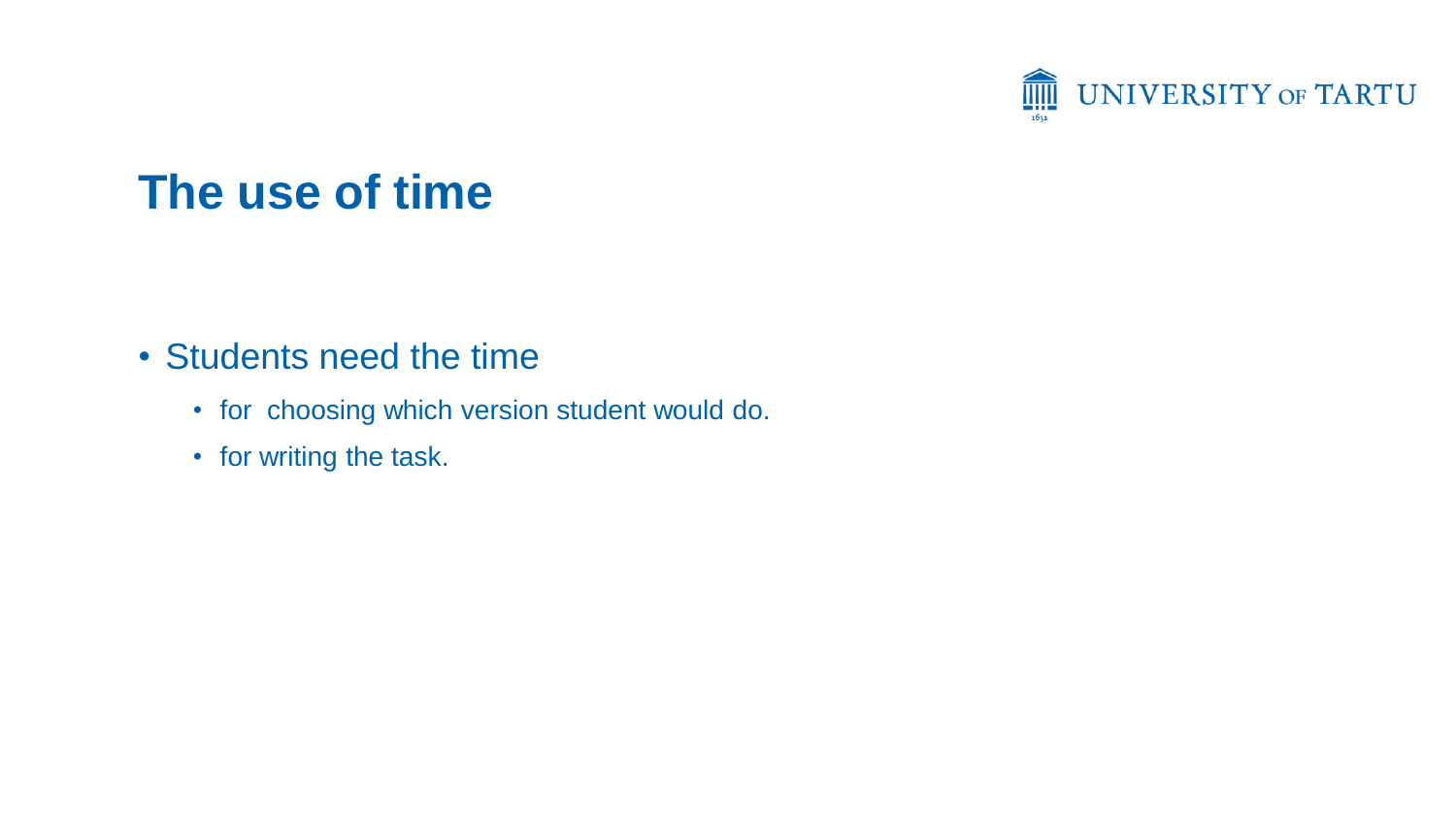

## **The use of time**



**boys** girls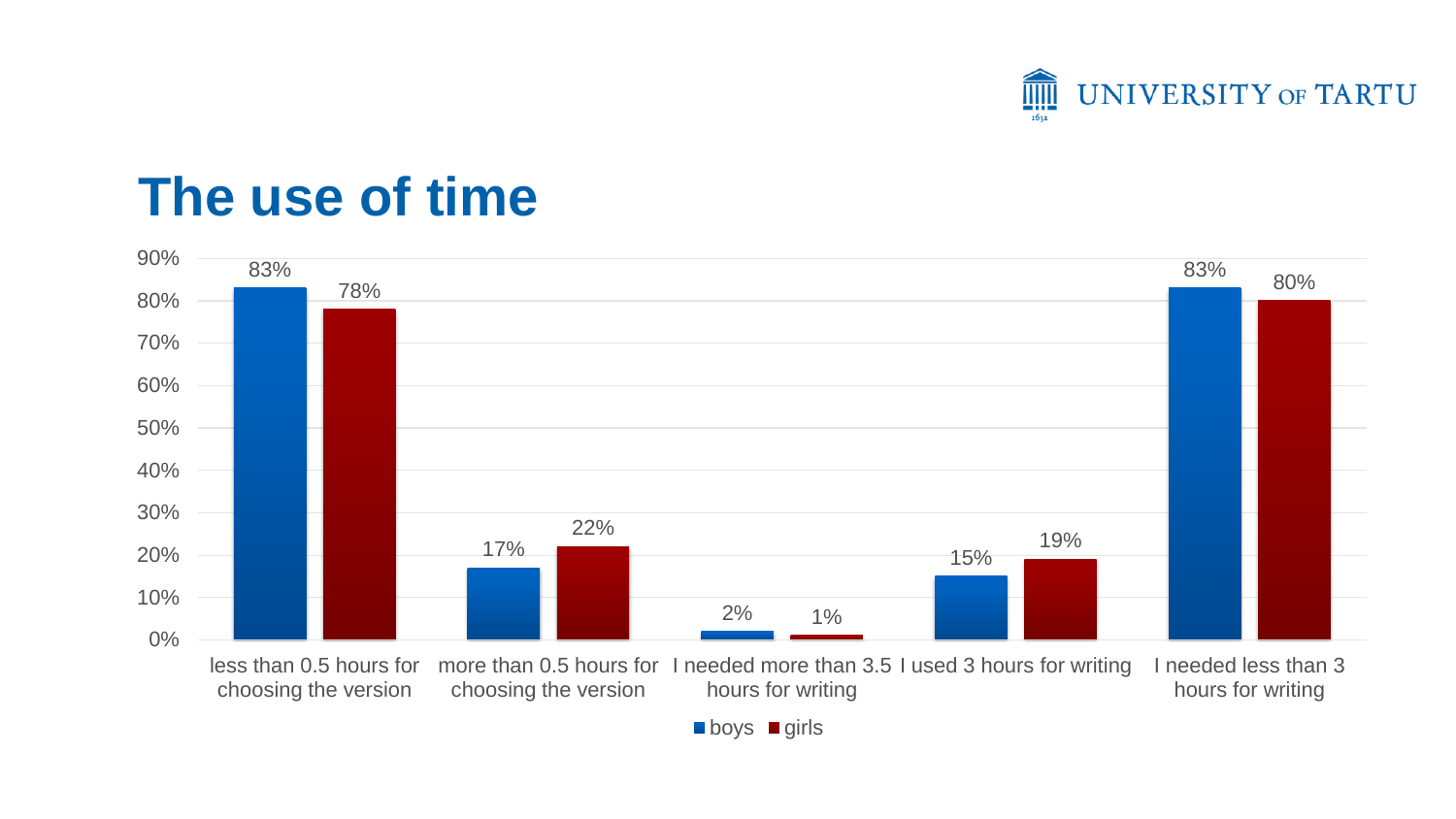

# **Did students want to do notes on paper or read the text on the paper?**



 $\blacksquare$ boys  $\blacksquare$  girls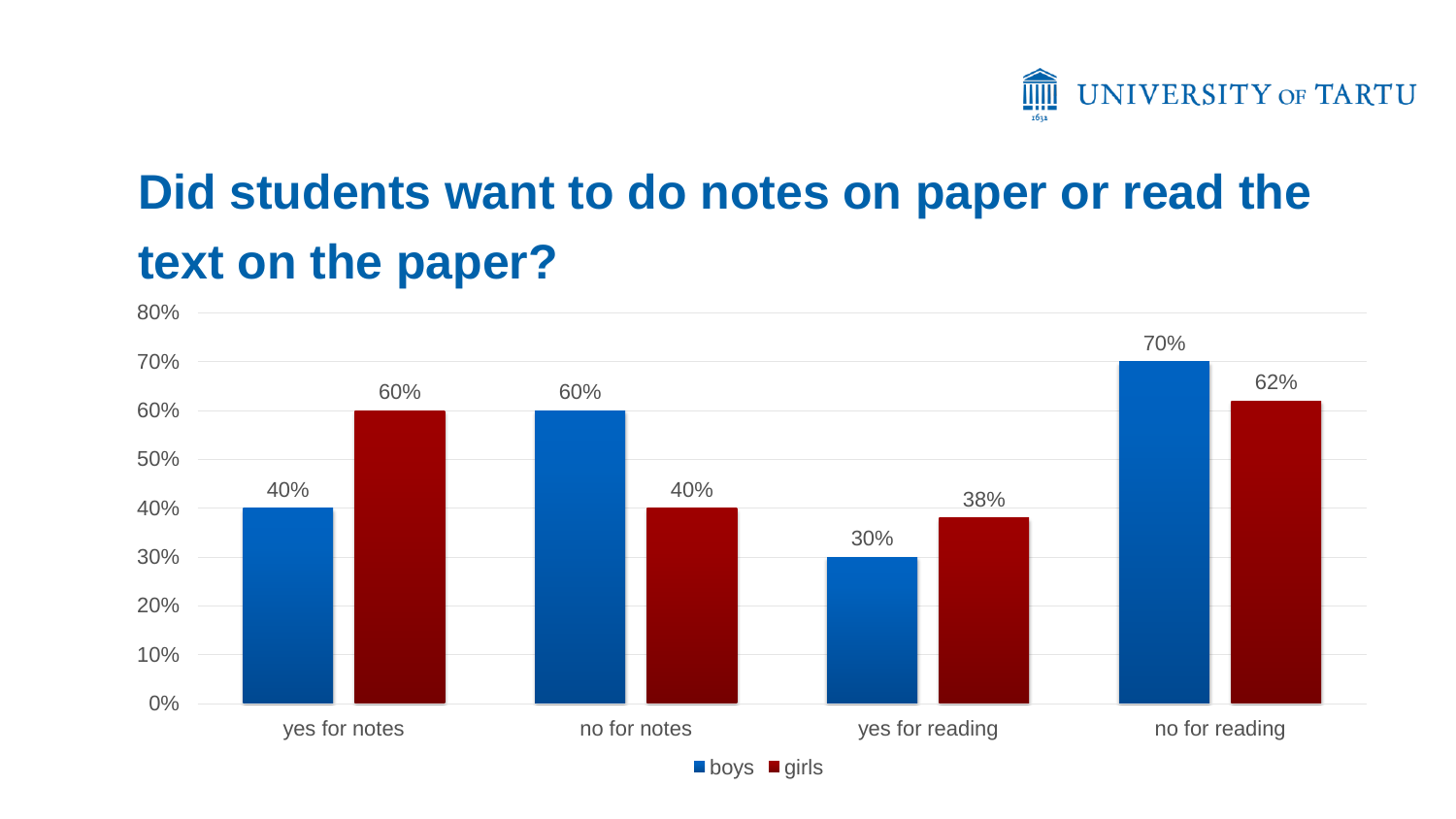

# **Using texts**

- reading text
- quotations
- diagrams
- video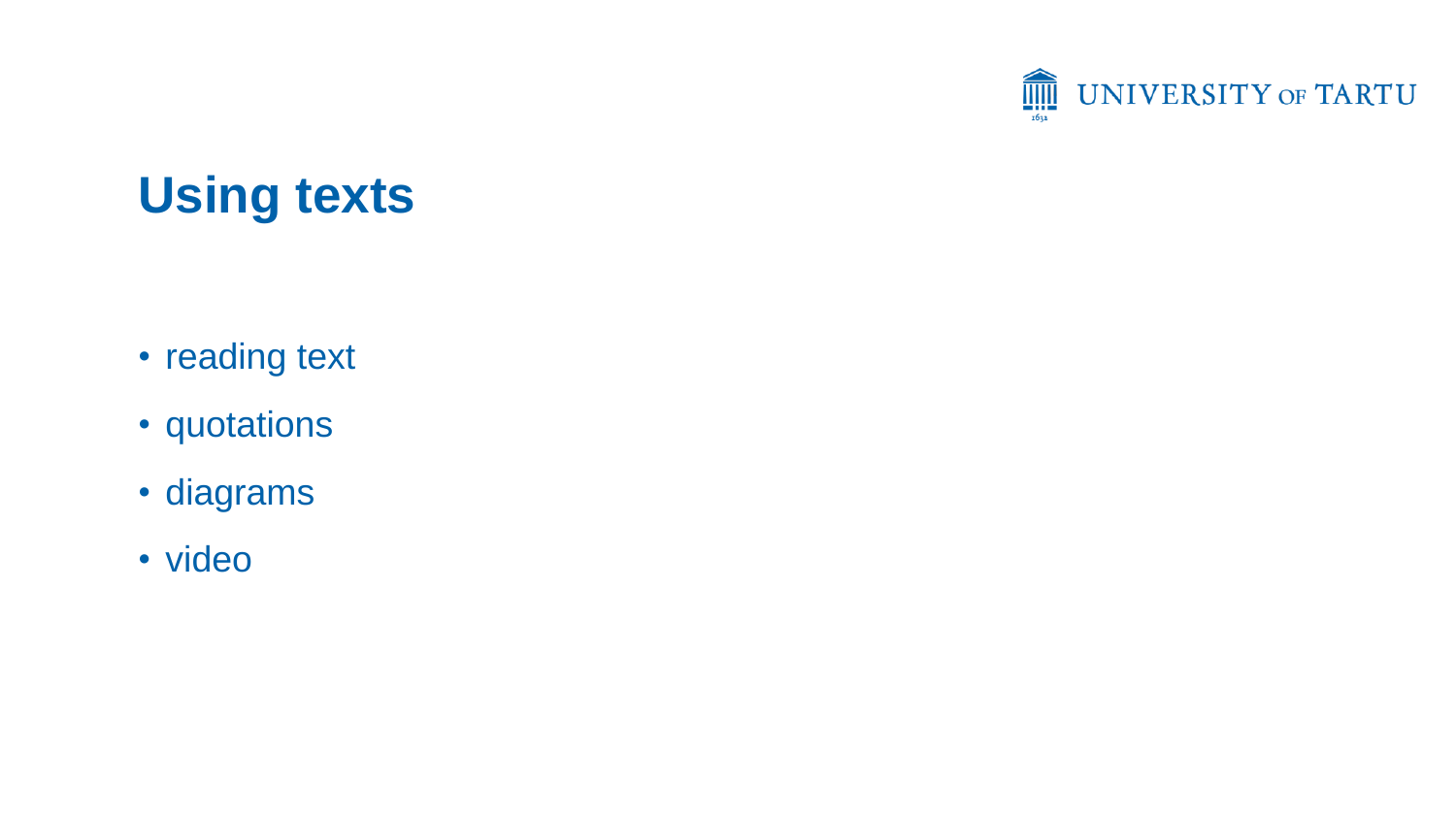

### **Using texts**



■ boys ■ girls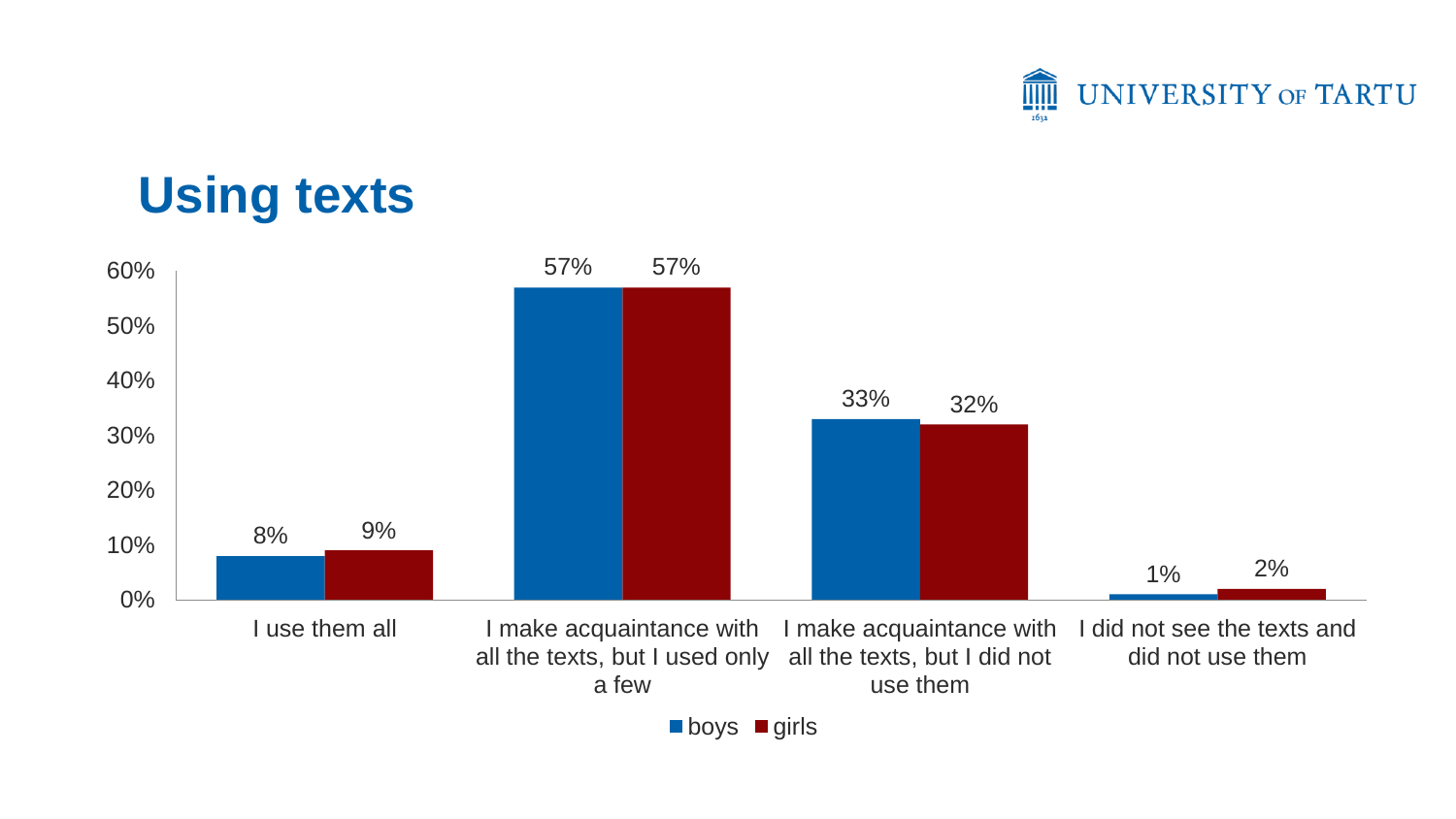

# **Using language e-resources**

- Dictionary of Standard Estonian ÕS 2013
- Explanatory Dictionary of the Estonian Language
- Estonian language manual "Eesti keele käsiraamat"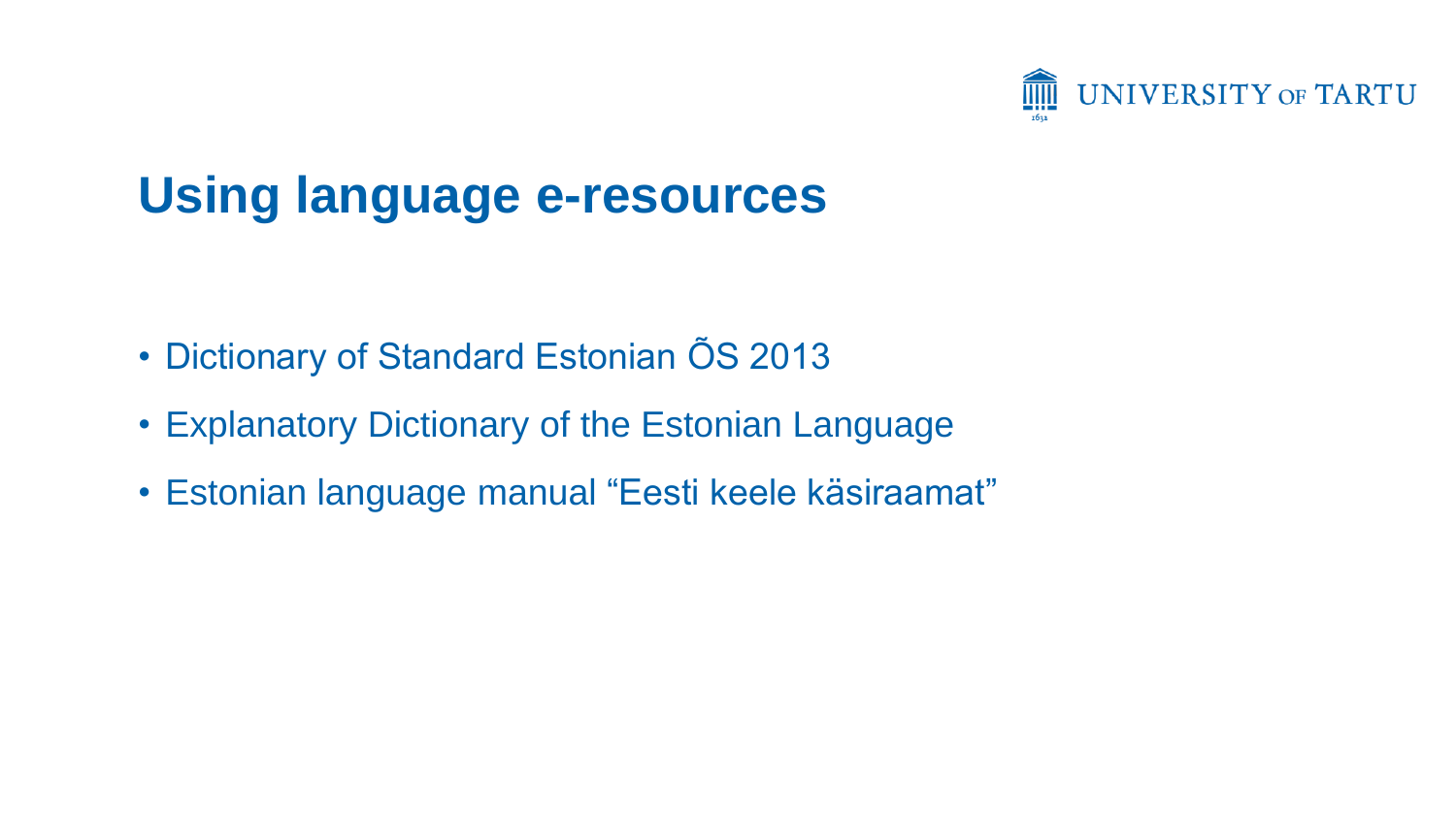

# **Using language resources**

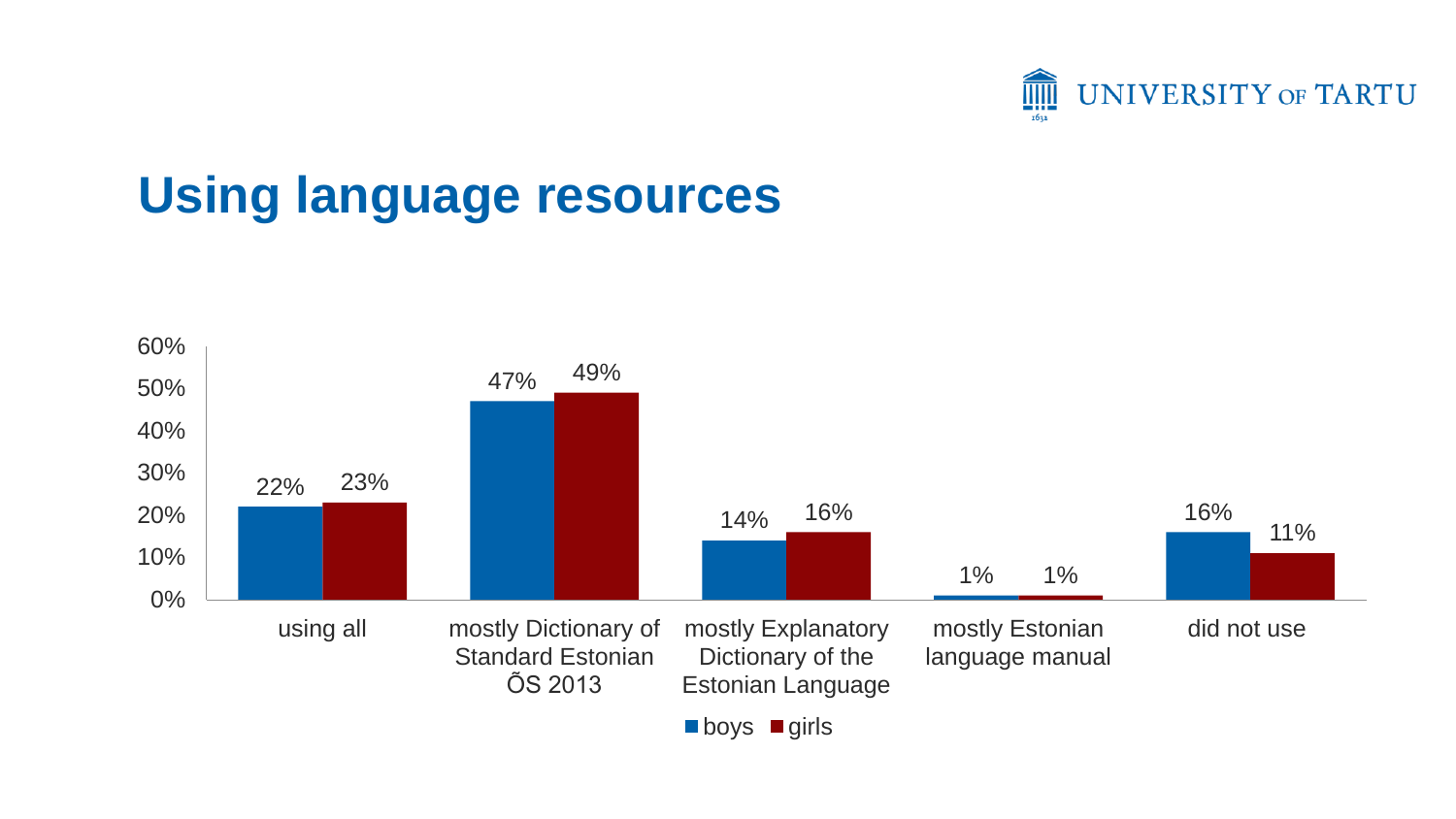

# **Using digital equipment and Internet**

• How using digital equipment affects results?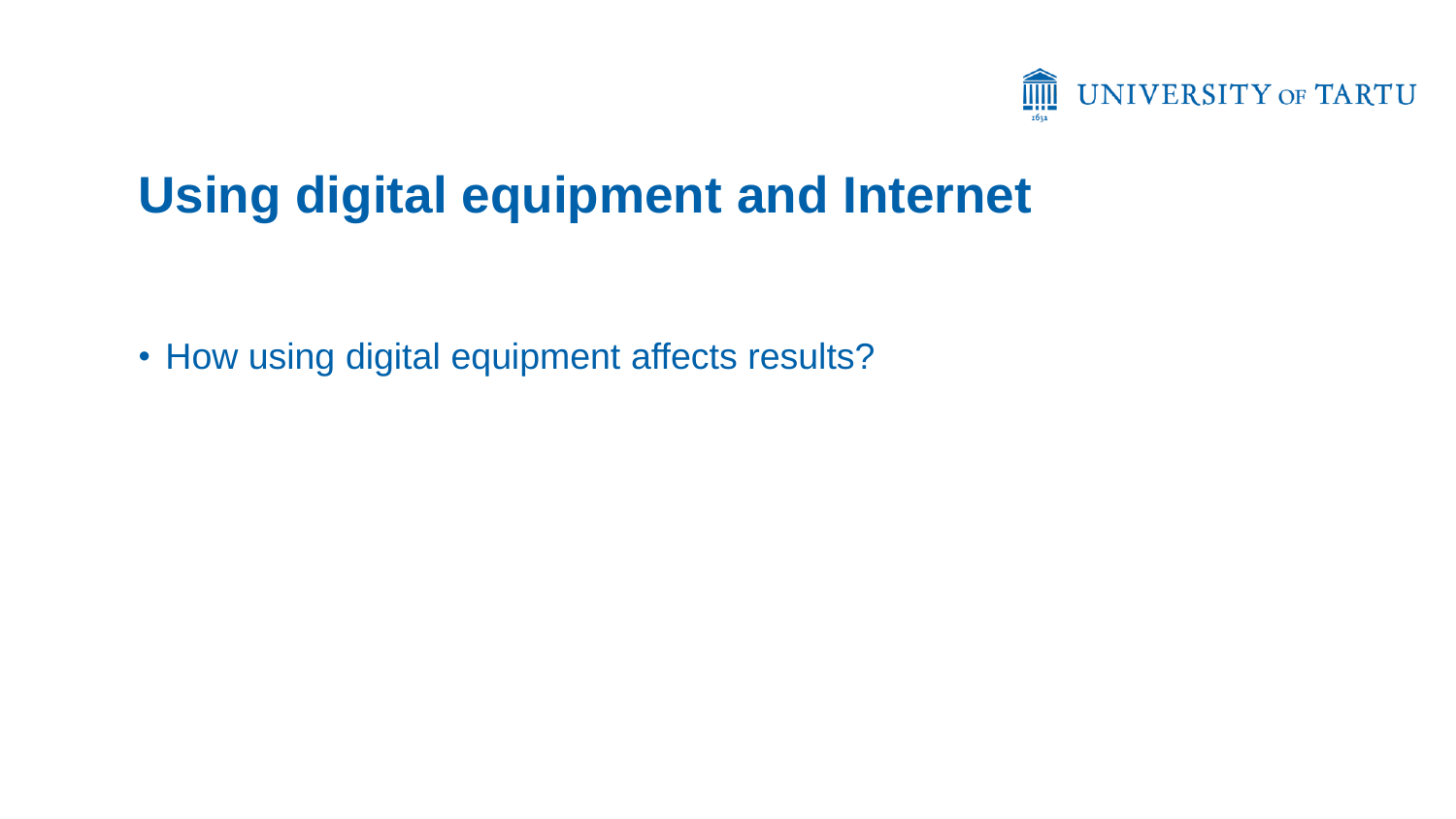

# **Digital equipment use daily**

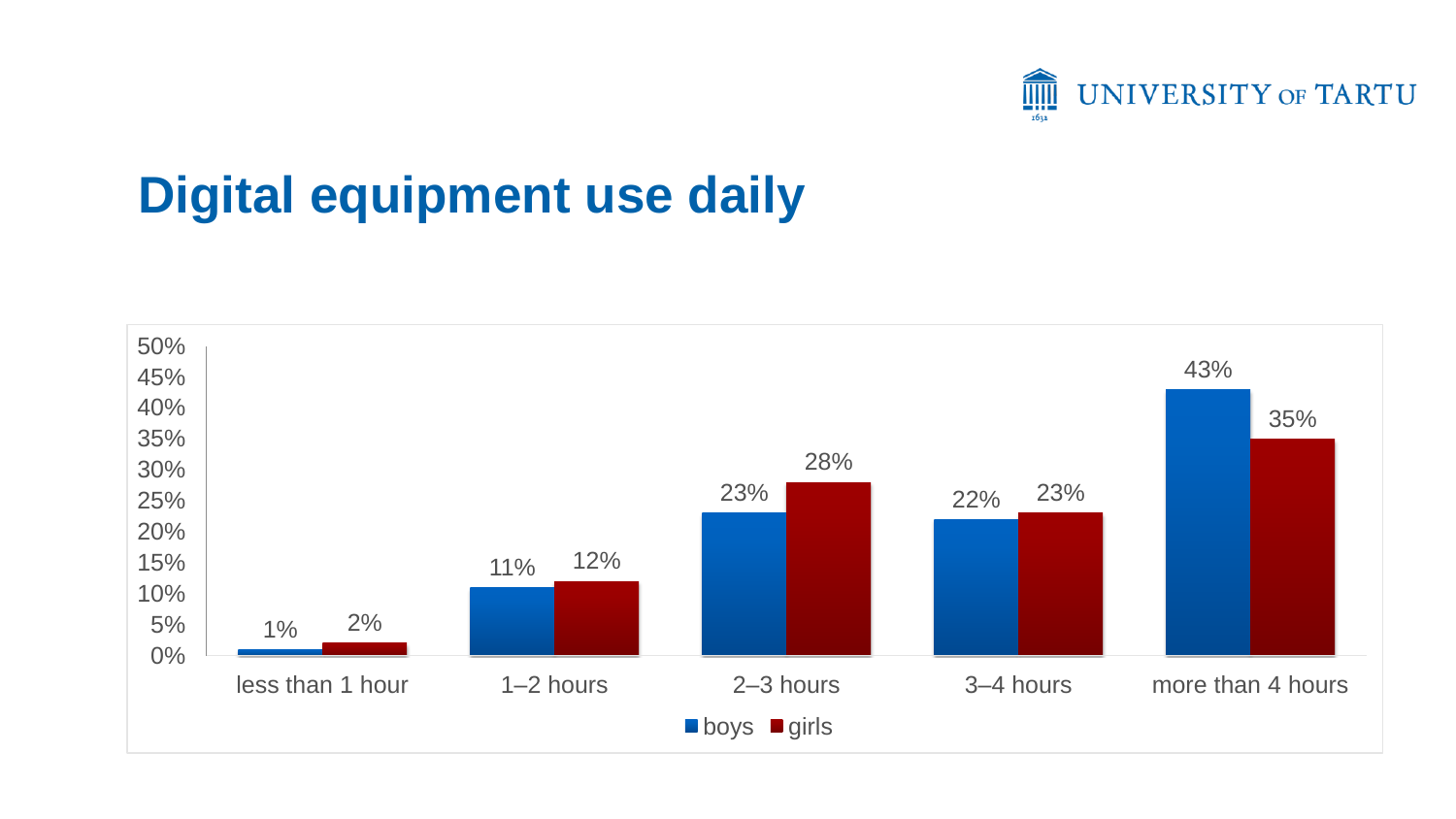

# **Frequency of using computer for learning at school**

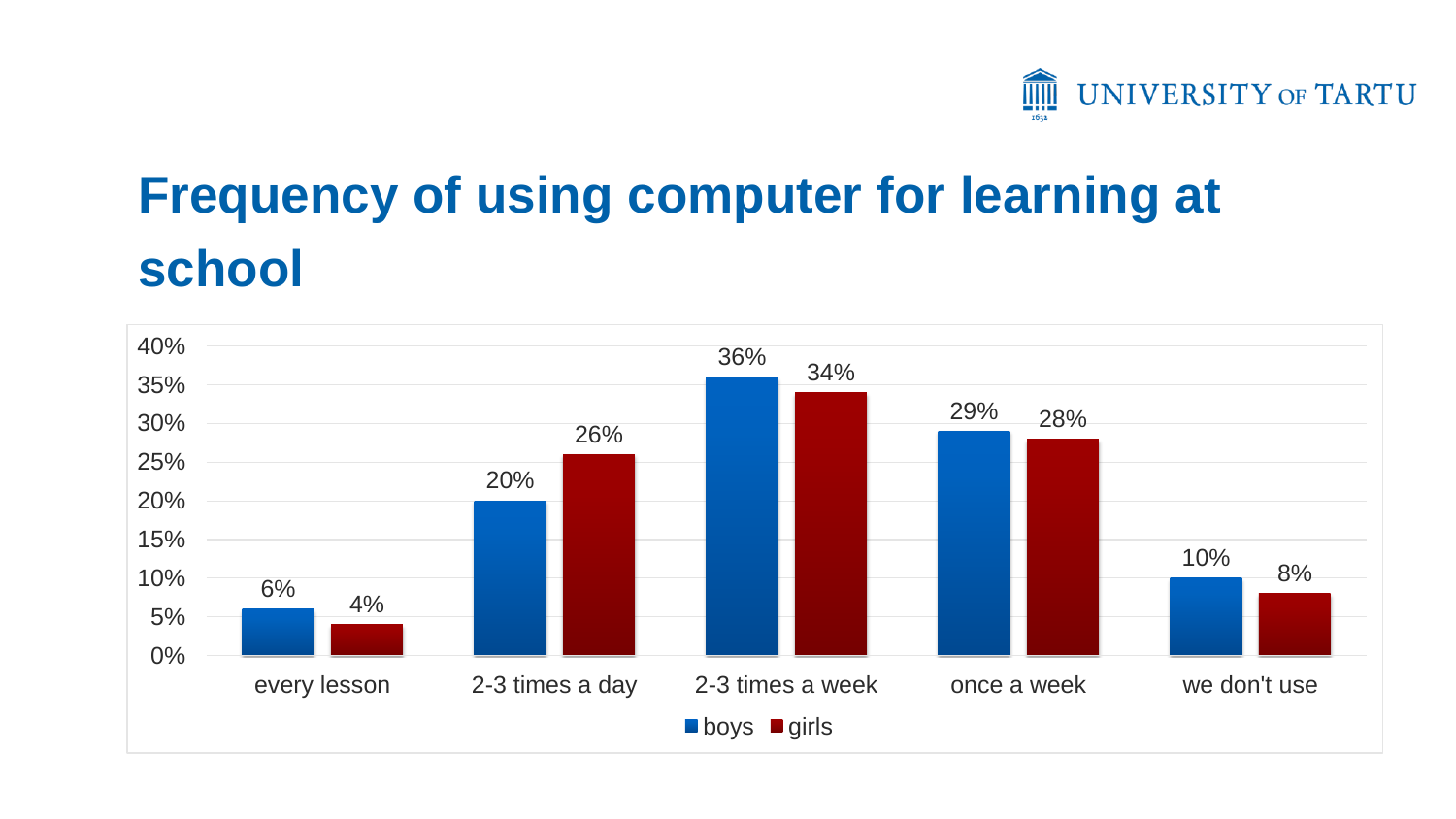

# **Frequency of using computer for learning Estonian at school**

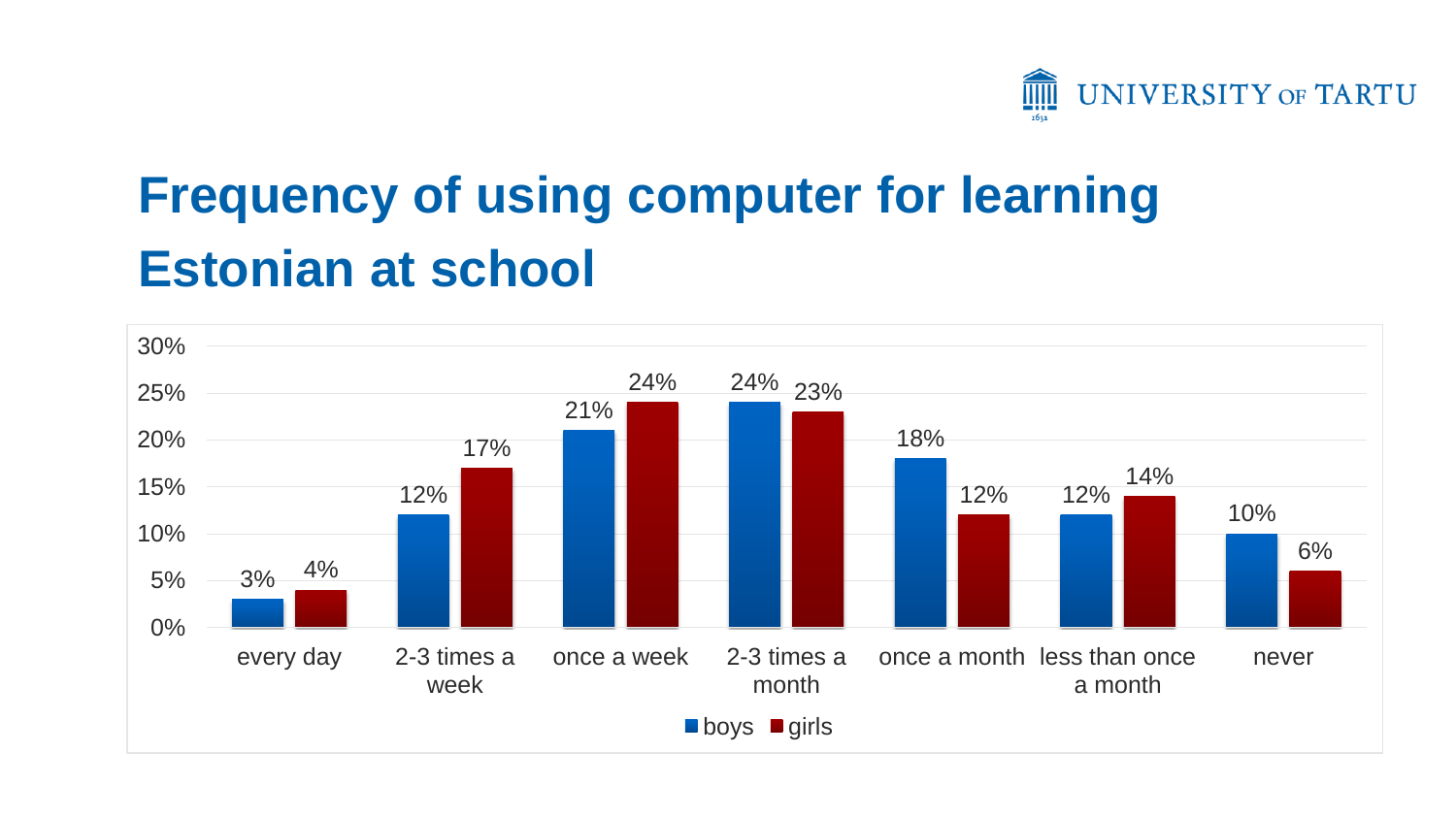

# **Frequency of using computer for learning at home**

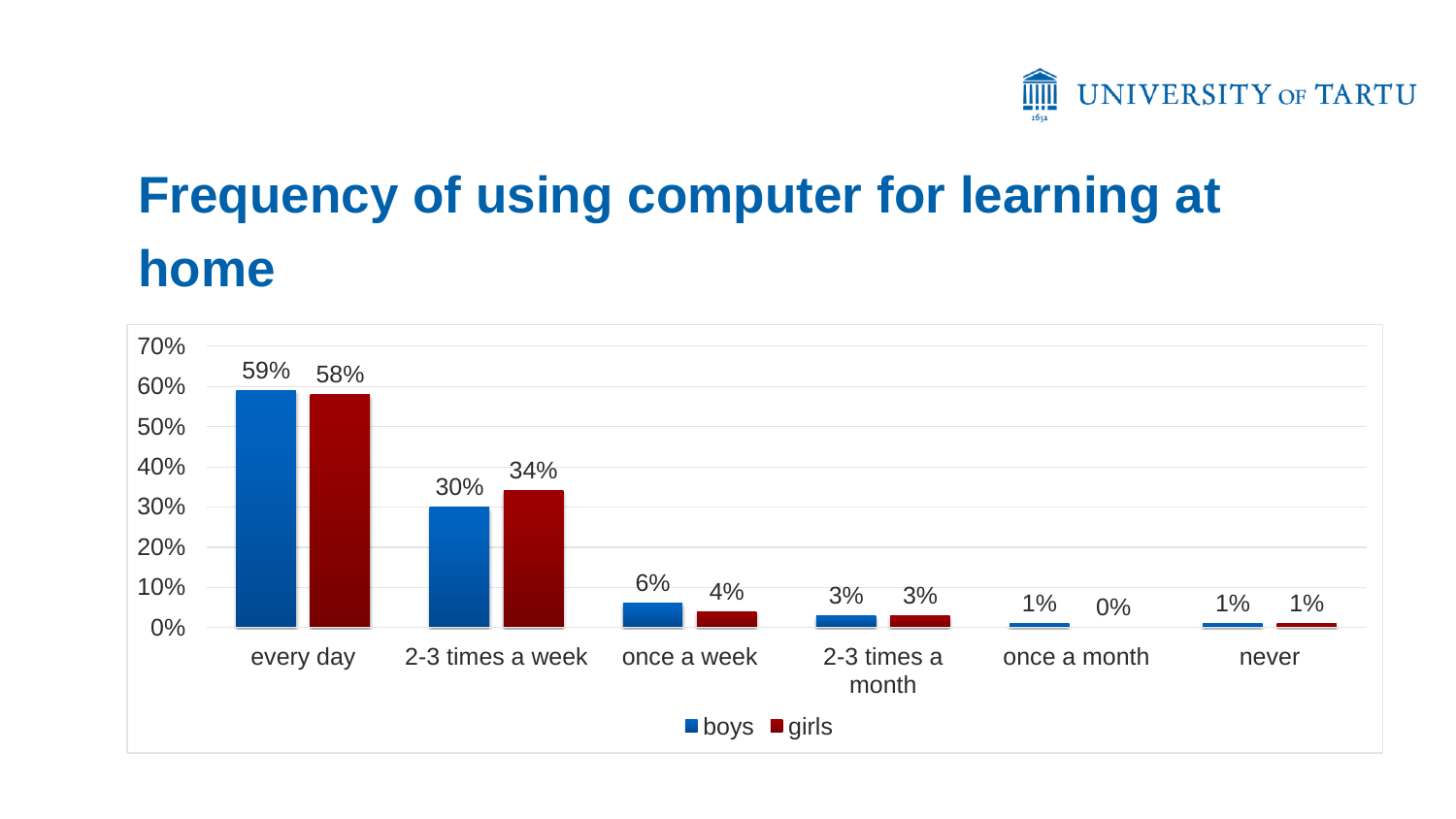

### **Reading long texts**

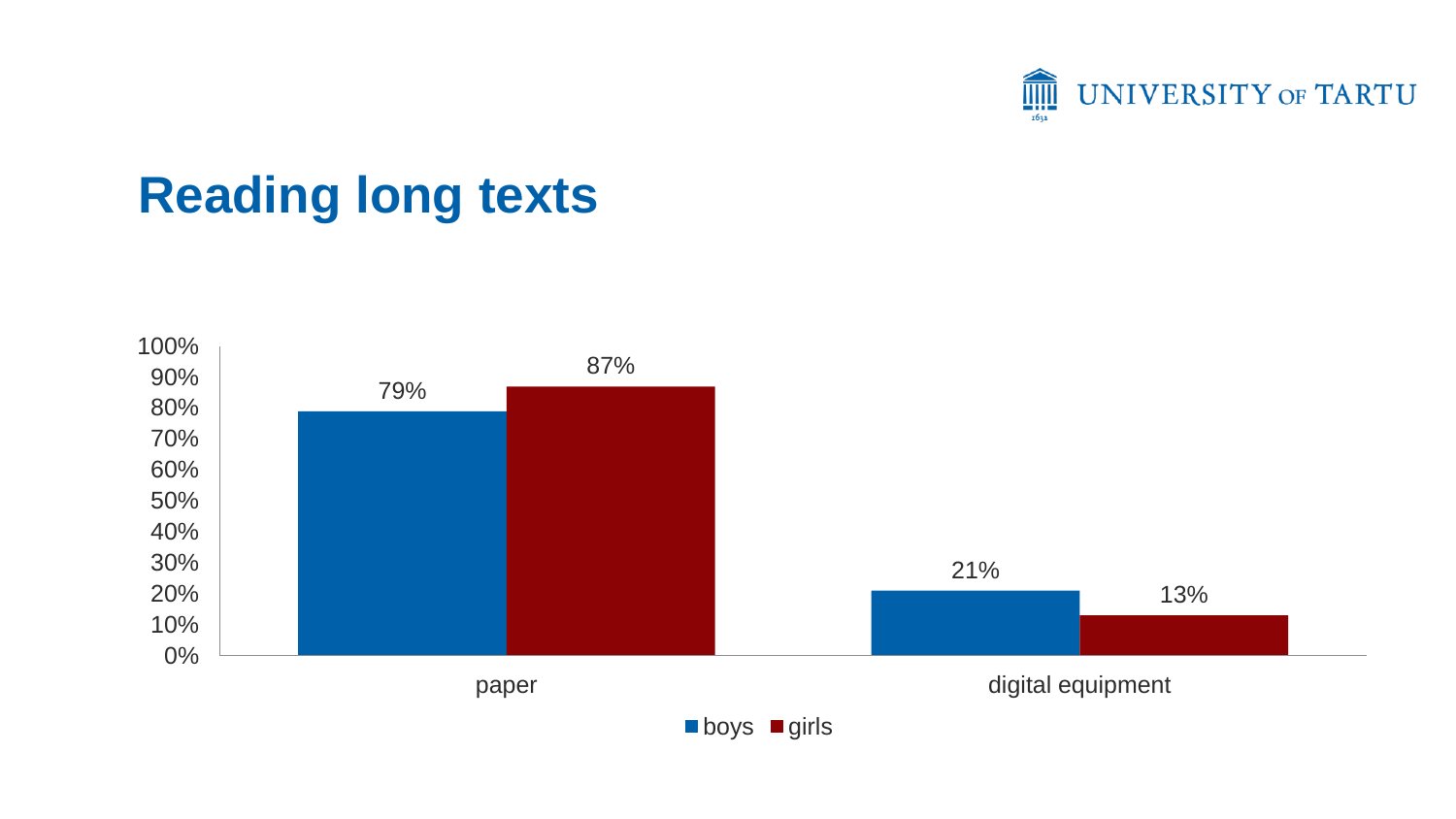

#### **Cons**

- Examination environment
- Equipment
- Reading and concentrating
- Typos
- Cheating
- People can't write by hand in the future.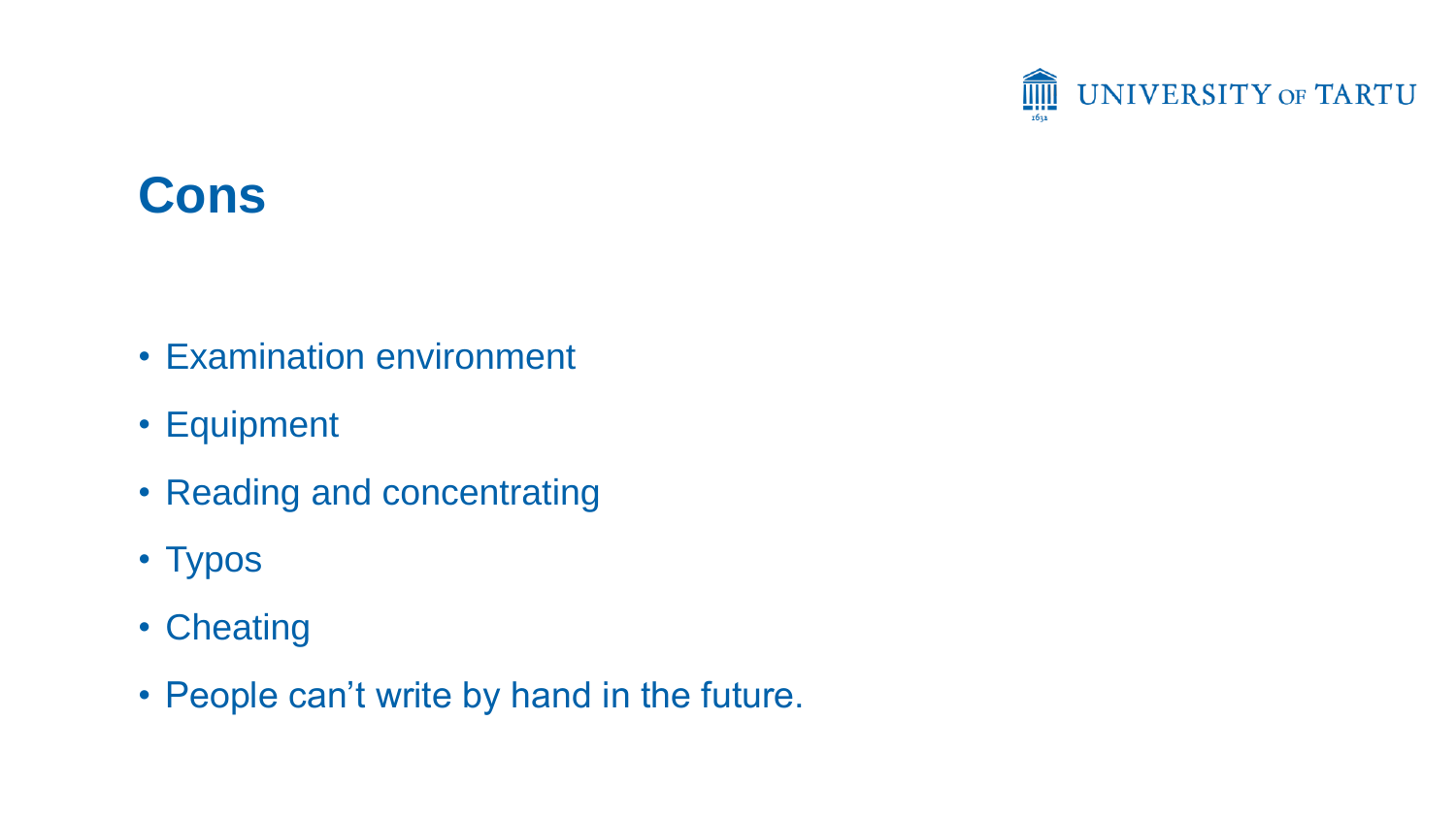

#### **Pros**

- We can use different types of texts.
- The writing in the computer needs less time.
- It is easy to edit the text.
- It is easy to copy the quotations for answering reading task.
- It is easy to use e-dictionaries and other language resources.
- If student have ugly handwriting then printing text do not affect the assessment.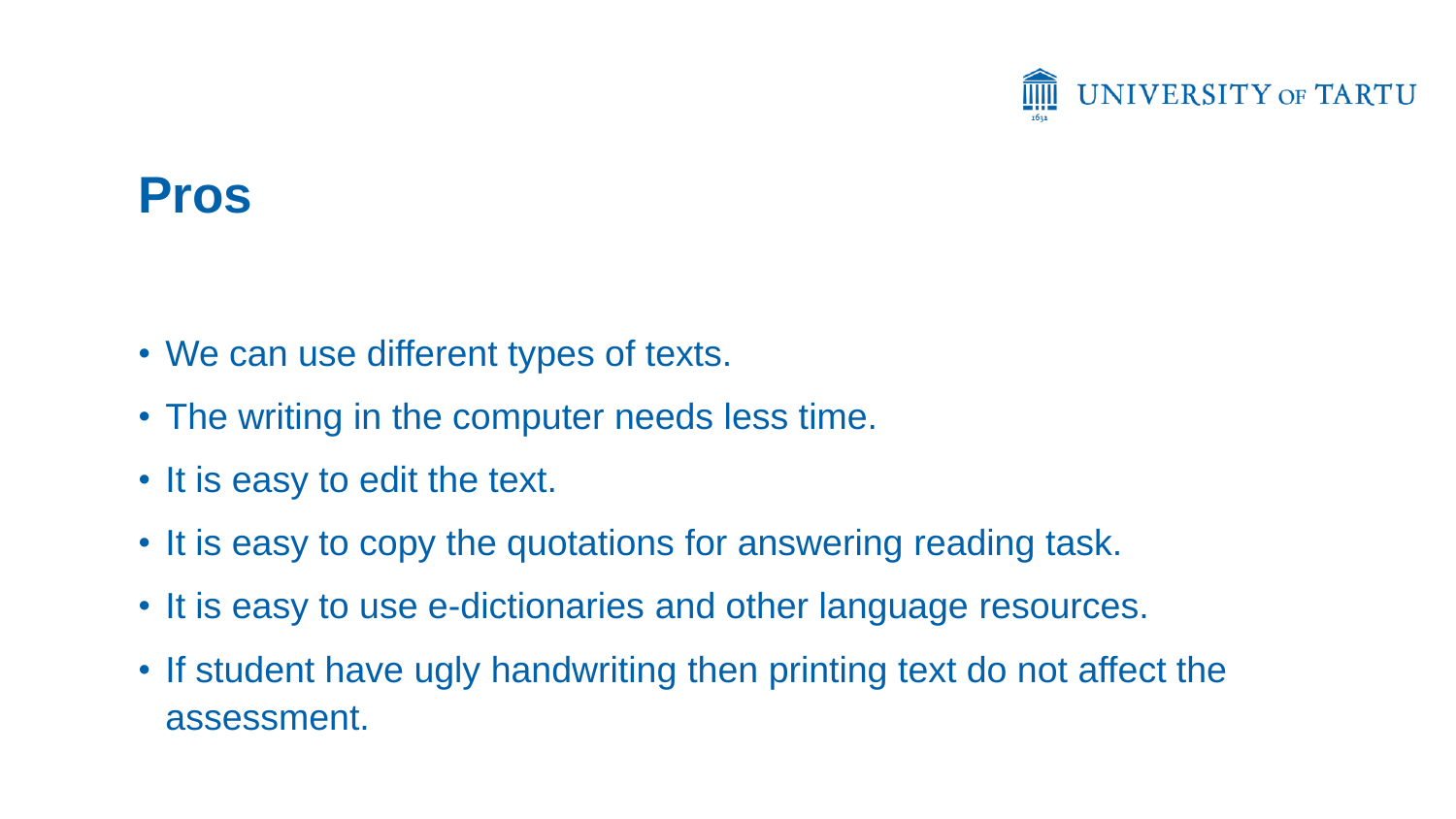

## **Conclusions**

- E-exam has more pros than cons.
- Frequency of using computers at school does not affect the results of writing.
- Students who did not use the computers for home learning got significantly better results, and students who use computers 1–3 hours per month for learning at home got significantly worse results than others.
- Weaker writers prefer reading long texts at the computer.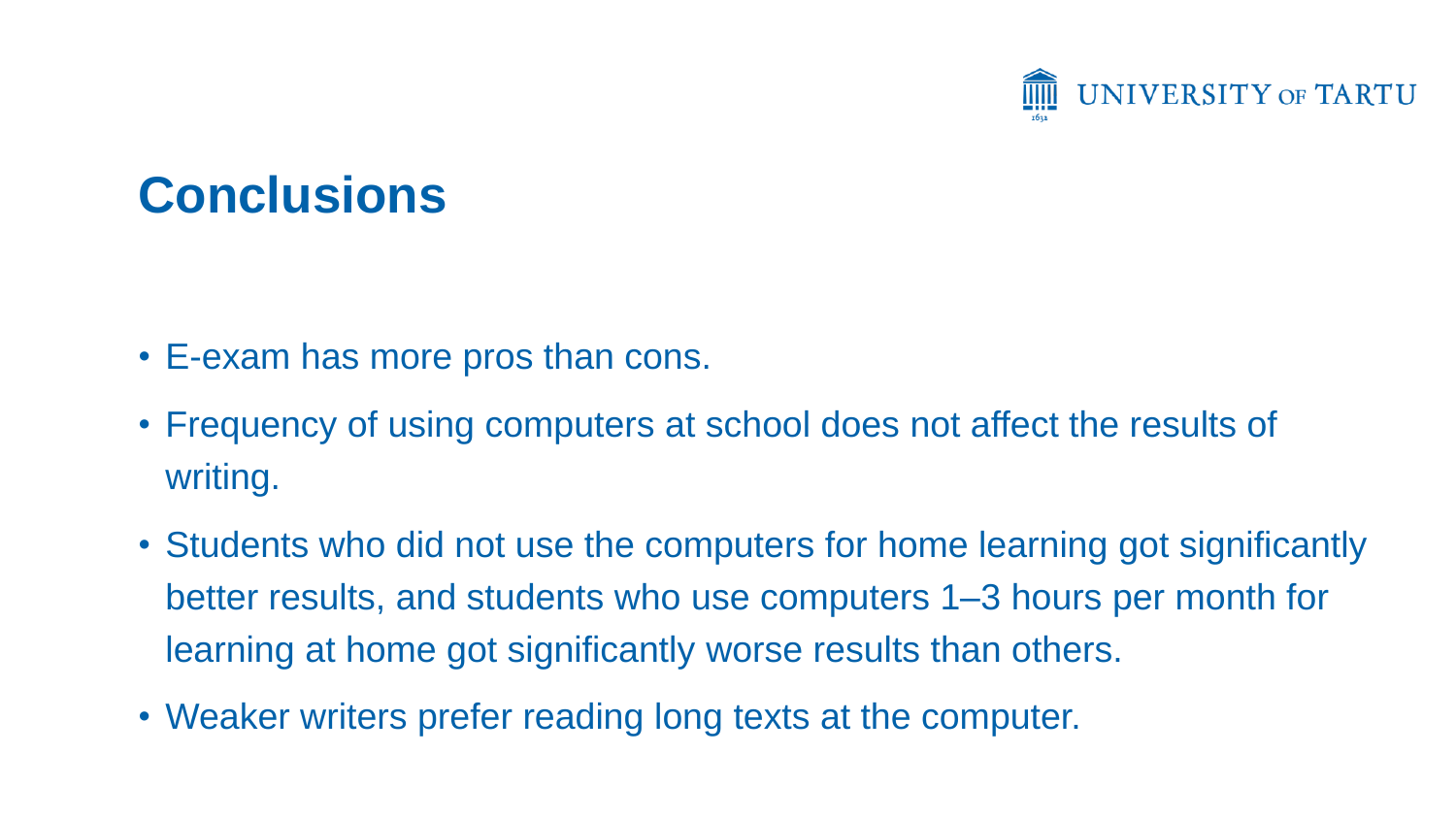

#### **References**

- Blazer, C. (2010). Computer-based assessments. Information capsule [Internet]. Miami (FL): Research Services, Miami-Dade County Public Schools (US); Jun. 18 p. Vol No.: 0918.
- Clariana, R., & Wallace, P. (2002). Paper-based versus computer-based assessment: key factors associated with the test mode effect. British Journal of Educational Technology, 33(5) pp. 593-602.
- Jordan, S. (2013). E-assessment: past, present and future. New Directions, 9(1) pp. 87-106.
- Kyllonen, P.C. (2009). New Constructs, Methods, & Directions for Computer-Based Assessment. In F. Scheuermann & J. Bjórnsson (Eds.). The Transition to Computer-Based Assessment: New Approaches to Skills Assessment and Implications for Large-Scale Testing, pp. 151-156.
- Statistics Estonia. (2018). <https://www.stat.ee/en>